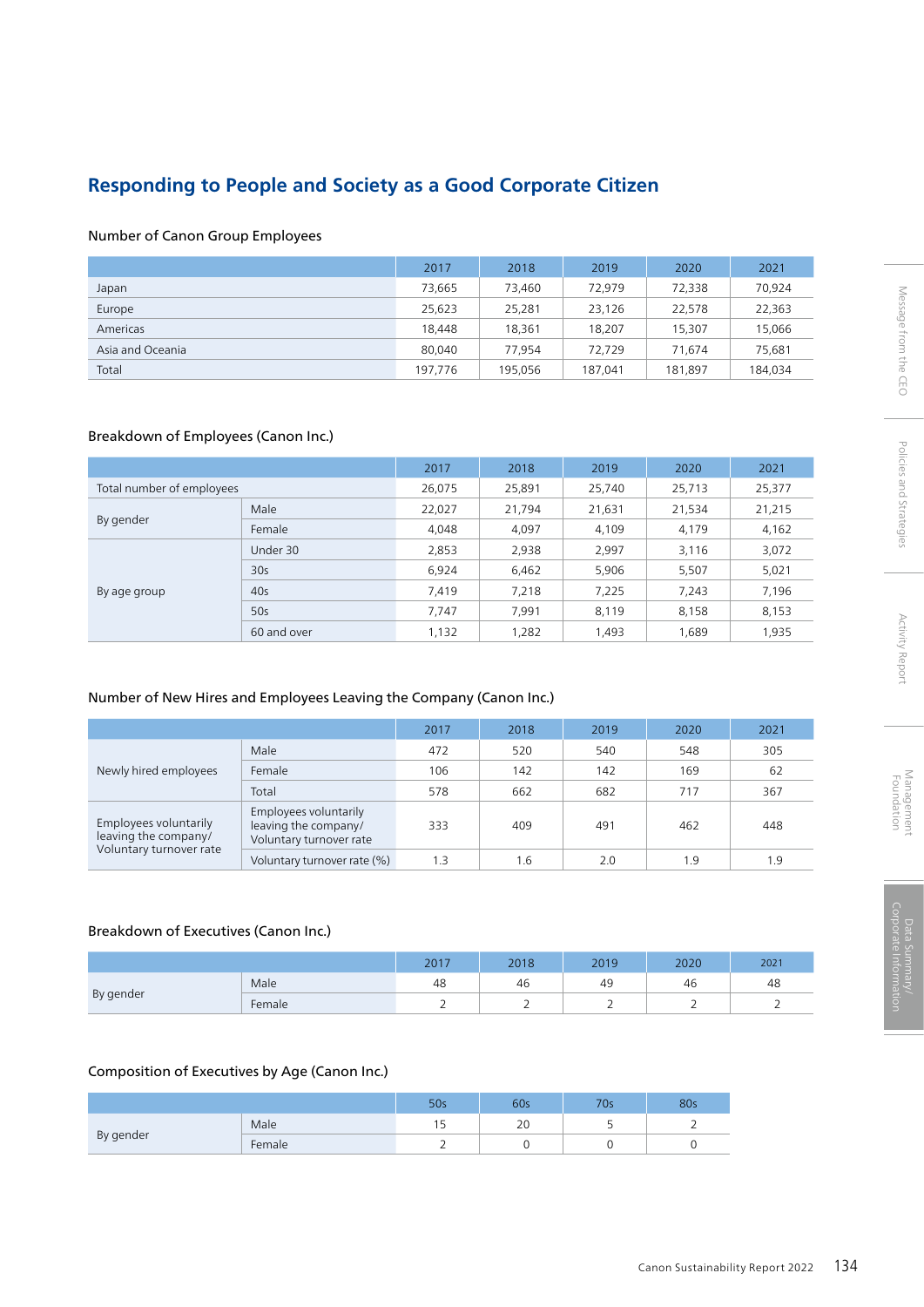#### Percentage of Employee Membership in the Canon Workers' Union  $(0/2)$

|                                     |      |      |      |      | $\cdot$ $\cdot$ $\cdot$ $\cdot$ |
|-------------------------------------|------|------|------|------|---------------------------------|
|                                     | 2017 | 2018 | 2019 | 2020 | 2021                            |
| Canon Inc.                          | 80   | 81   | 80   | 80   | 79                              |
| Key Group<br>companies in<br>Japan* | 87   | 85   | 84   | 83   | 82                              |

\* 19 member unions of the Canon Group Workers' Union Conference

#### Ratio of Internationalization in Canon Group Companies Outside Japan

|            |          |        | $\cdot$ $\cdot$ $\cdot$ $\cdot$ |
|------------|----------|--------|---------------------------------|
|            | Americas | Europe | Asia (excluding<br>Japan)       |
| Presidents | 33       | 90     |                                 |
| Managers   | 89       | 94     | Q.                              |

 $(0/2)$ 

\* Share of non-Japanese appointed as presidents and managers. \* Survey targeting major marketing companies in each region

#### Comparison of Canon's Minimum Wage to Local Minimum Wage

|                            |                                         | Japan                        | U.S.          | China          |  |
|----------------------------|-----------------------------------------|------------------------------|---------------|----------------|--|
| Local minimum monthly wage |                                         | 1,647 dollars<br>156,150 yen |               | 2,030 renminbi |  |
|                            | Standard minimum<br>monthly wage        | 166,800 yen                  | 2,340 dollars | 2,684 renminbi |  |
| Canon                      | Ratio compared to local<br>minimum wage | 107%                         | 142%          | 132%           |  |

\* Figures represent wages for leading manufacturing companies in each region, not average wages.

#### Base Salary and Total Salary per Employee by Gender (Canon Inc.)

|           |                             | Female: Male |
|-----------|-----------------------------|--------------|
| Base pay  | Management                  | 100:105      |
|           | Non-management<br>employees | 100:115      |
|           | Management                  | 100:105      |
| Total pay | Non-management<br>employees | 100:118      |

\* Figures represent wages for leading manufacturing companies in each region, not average wages.

### Annual Hours Worked per Employee (Canon Inc.)

|                    |                 |               |           |      | (Hrs)       |
|--------------------|-----------------|---------------|-----------|------|-------------|
|                    | $2017$<br>2 U L | 2010<br>2010  | 2019      | 2020 | 202         |
| Total hours worked | フつに             | フつフ<br>۱ כ ו, | 725<br>رے | ,720 | 7.4F<br>745 |

\* Regular/post-retirement employee survey data (Canon Inc.)

\* 2020 includes managers' overtime hours.

#### Number of Employees Taking Childcare and Nursing Care Leave (Canon Inc.)

|                                                      | 2017        | 2018        | 2019         | 2020         | 2021         |
|------------------------------------------------------|-------------|-------------|--------------|--------------|--------------|
| Taking childcare leave                               | 186<br>(43) | 214<br>(76) | 255<br>(119) | 299<br>(178) | 357<br>(242) |
| Using reduced work hours for childcare               | 122<br>(11) | 130<br>(9)  | 138<br>(15)  | 120<br>(9)   | 119<br>(18)  |
| Taking maternity leave                               | 21          | 29          | 22           | 21           | 16           |
| Working reduced hours due to pregnancy               |             | 4           | 4            | 6            |              |
| Taking nursing care leave                            | 11          | 14          | 19           | 19           | 15           |
| Using reduced work hours for nursing care            | 4           |             |              | 11           |              |
| Applications for Fertility Treatment Subsidy Program | 255         | 208         | 211          | 199          | 182          |

\* Number of employees in that year using the system for the first time.

\* ( ) Number of male employees.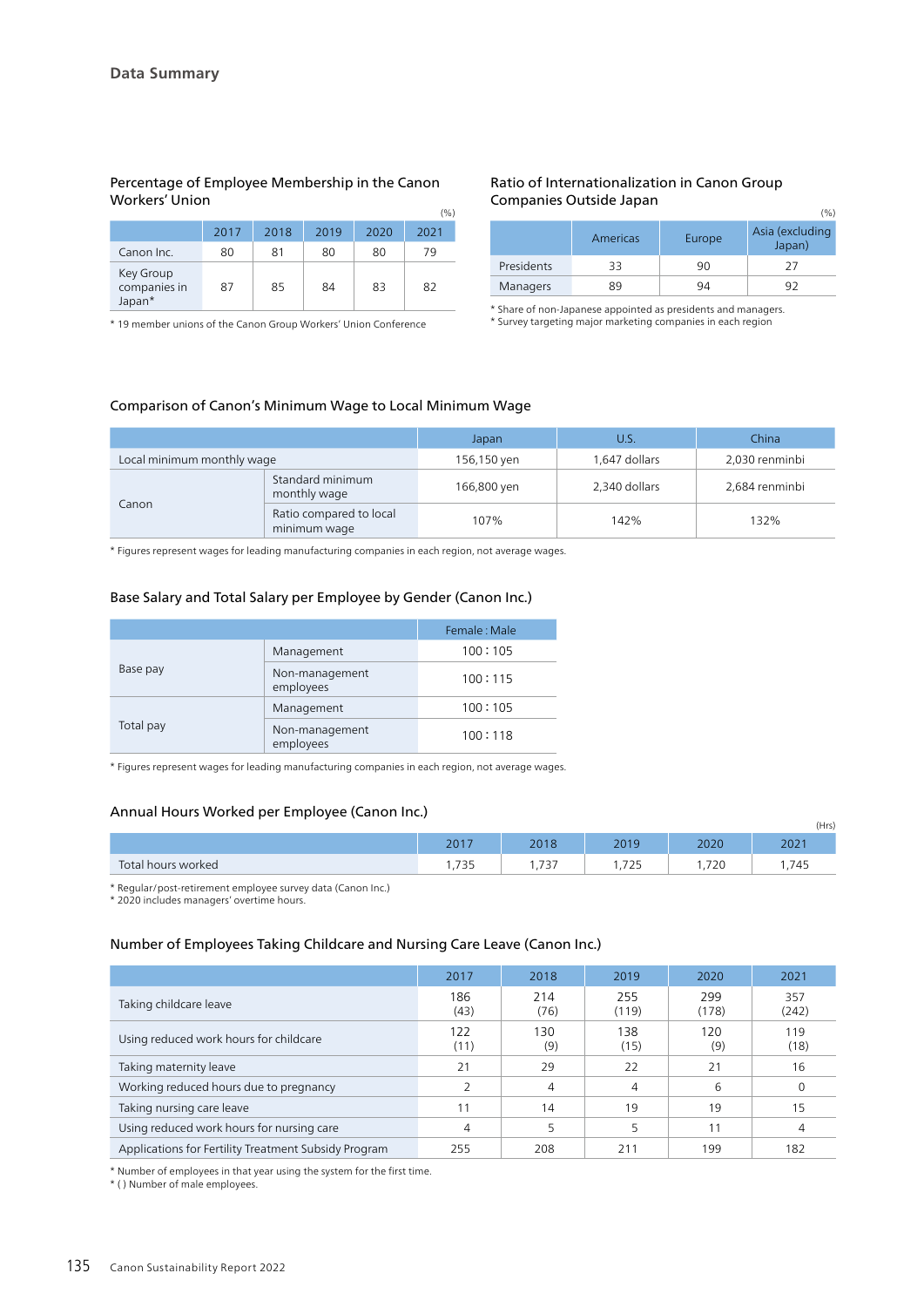#### Return/Retention Rates and Number of Employees Returning from Childcare/Nursing Care Leave (Canon Inc.)

|                                   |                                  | 2017        | 2018        | 2019        | 2020         | 2021         |
|-----------------------------------|----------------------------------|-------------|-------------|-------------|--------------|--------------|
| Returning from<br>Childcare Leave | Number of returning<br>employees | 164<br>(38) | 210<br>(79) | 216<br>(81) | 282<br>(153) | 368<br>(242) |
|                                   | Return rate (%)                  | 98          | 99          | 99          | 99           | 99           |
|                                   | Retention rate (%)               | 97          | 98          | 95          | 98           | 98           |
| Returning from                    | Number of returning<br>employees | 6           | 14          | 19          | 16           |              |
| Nursing Care Leave                | Return rate (%)                  | 100         | 88          | 83          | 94           | 100          |

\* ( ) Number of male employees.

\* Retention rate: (The total number of employees who are registered as of 12 months after returning from childcare leave) ÷ (The total number of employees who returned to work from childcare leave during a previous report period)  $\times$  100.

#### Composition of Canon Group Workforce by Employment Type

|                                             | Regular<br>employees | Non-regular<br>employees | Percentage of<br>non-regular<br>employees |
|---------------------------------------------|----------------------|--------------------------|-------------------------------------------|
| Composition of workforce by employment type | 167,873<br>(164.743) | 16,161<br>(15, 815)      | 8.8                                       |

\* Figures in parentheses indicate full-time employees.

\* Percentage of non-regular employees is calculated against full-time employees only.

#### Ratio of Female Employees by Position (Canon Inc.)  $(% )$

|            | 2017 | 2018 | 2019 | 2020 | 2021 |
|------------|------|------|------|------|------|
| Employees  | 15.5 | 15.8 | 16.1 | 16.5 | 16.6 |
| Managers   | 2.6  | 2.6  | 29   | 3.0  | 3.3  |
| Executives | 4.0  | 42   | 3 g  | 42   | 4.0  |

#### Ratio of Female Employees across Canon Group

| (%)             |       |          |        |                     |  |  |
|-----------------|-------|----------|--------|---------------------|--|--|
|                 | Japan | Americas | Europe | Asia and<br>Oceania |  |  |
| Employees       | 19.6  | 38.1     | 34.0   | 61.0                |  |  |
| <b>Managers</b> | 3.2   | 23.7     | 22 Z   | 29.6                |  |  |

#### \* Global ratio for principal Group companies

#### Number and Percentage of Employees with Disabilities at Canon Inc. and Key Group Companies in Japan



#### Numbers and Frequency of Occupational Accidents (Canon Inc., Key Group Companies in Japan)\*1

|                                                      | 2017  | 2018  | 2019  | 2020  | 2021      |
|------------------------------------------------------|-------|-------|-------|-------|-----------|
| Accidents requiring time off work                    | 23    | 33    | 26    | 31    | 16        |
| Accidents not requiring time off work                | 101   | 130   | 114   | 112   | 96        |
| Frequency rate $*2$ (%)                              | 0.23  | 0.26  | 0.20  | 0.26  | 0.13      |
| Severity rate $*$ <sup>3</sup> (%)                   | 0.006 | 0.009 | 0.005 | 0.005 | 0.002     |
| Frequency rate for the manufacturing<br>industry (%) | 1.02  | 1.20  | 1.20  | 1.21  | $\star$ 4 |
| Severity rate for the manufacturing industry (%)     | 0.08  | 0.10  | 0.10  | 0.07  |           |

\*1 Calculated for three Group companies in 2018, and four Group companies in 2019.

\*2 The prevalence of occupational fatalities and injuries per 1 million working hours.

\*3 The degree of the disaster with the labor loss days per 1,000 total of working hours.

\*4 The data for the year ended December 2021 not published as of April 2022.

#### R&D Expenses

|              |                    |             |                |                                                       | (Billions of yen) |
|--------------|--------------------|-------------|----------------|-------------------------------------------------------|-------------------|
|              | 2017               | 2010        | 2019<br>$20 -$ | 2020                                                  | 202               |
| R&D expenses | $\sim$ $\sim$<br>- | 215C<br>J.O | 298.5          | $\overline{a} = \overline{a}$<br>$\sim$<br><u>_ 1</u> | 287.3             |

Message from the CEO

Policies and Strategies